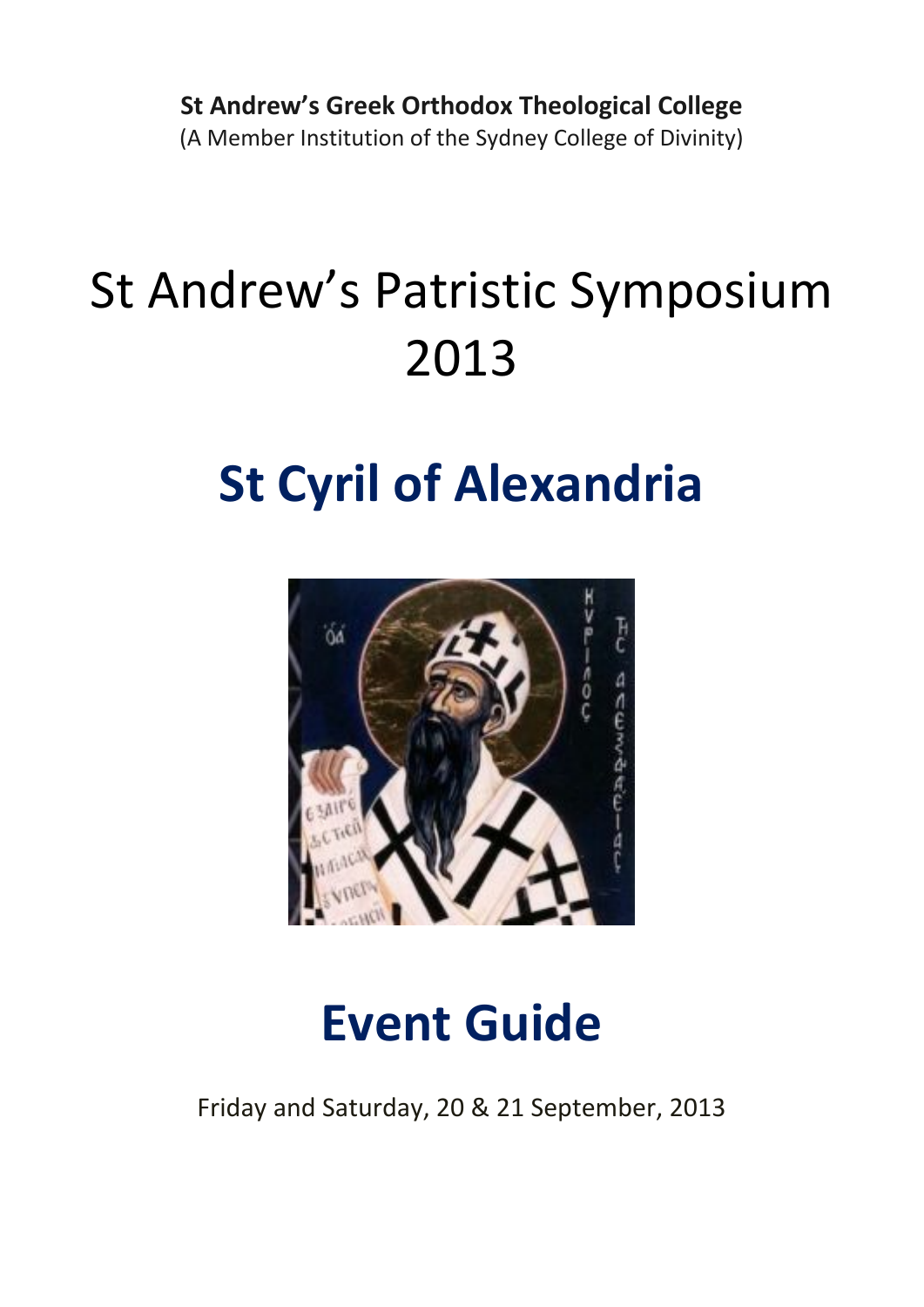## ∼ **Keynote Speakers** ∼



## **Professor Pauline Allen**

Director of the Centre for Early Christian Studies (ACU, Qld) Research Associate in the Department of Ancient Languages at the University of Pretoria Fellow of the Australian Academy of the Humanities

BA(Qld), BA, BA (Honours) and MA (Honours) (University of New England), Diploma in Middeleeuwse Studies (Katholieke Universiteit Leuven), D. Phil. (University of Oxford)

## **Professor David Bradshaw**

Professor of Philosophy and Chair of the Philosophy Department at the University of Kentucky, Lexington, KY (USA)

> PhD in Philosophy (University of Texas) BS in Physics (Auburn University)



## ∼ **Other Presenters** ∼

Mario Baghos, Hugh Bowron, Rebecca Burgess, Adam G. Cooper, Bernard Doherty, Jonathan Douglas Hicks, Jeremy Krieg, Joseph Lam, Andrew Mellas, Anthony Papantoniou, Anita Strezova, Kevin Wagner, Kyrillos Zisis

## ∼ **Conveners** ∼

Doru Costache and Philip Kariatlis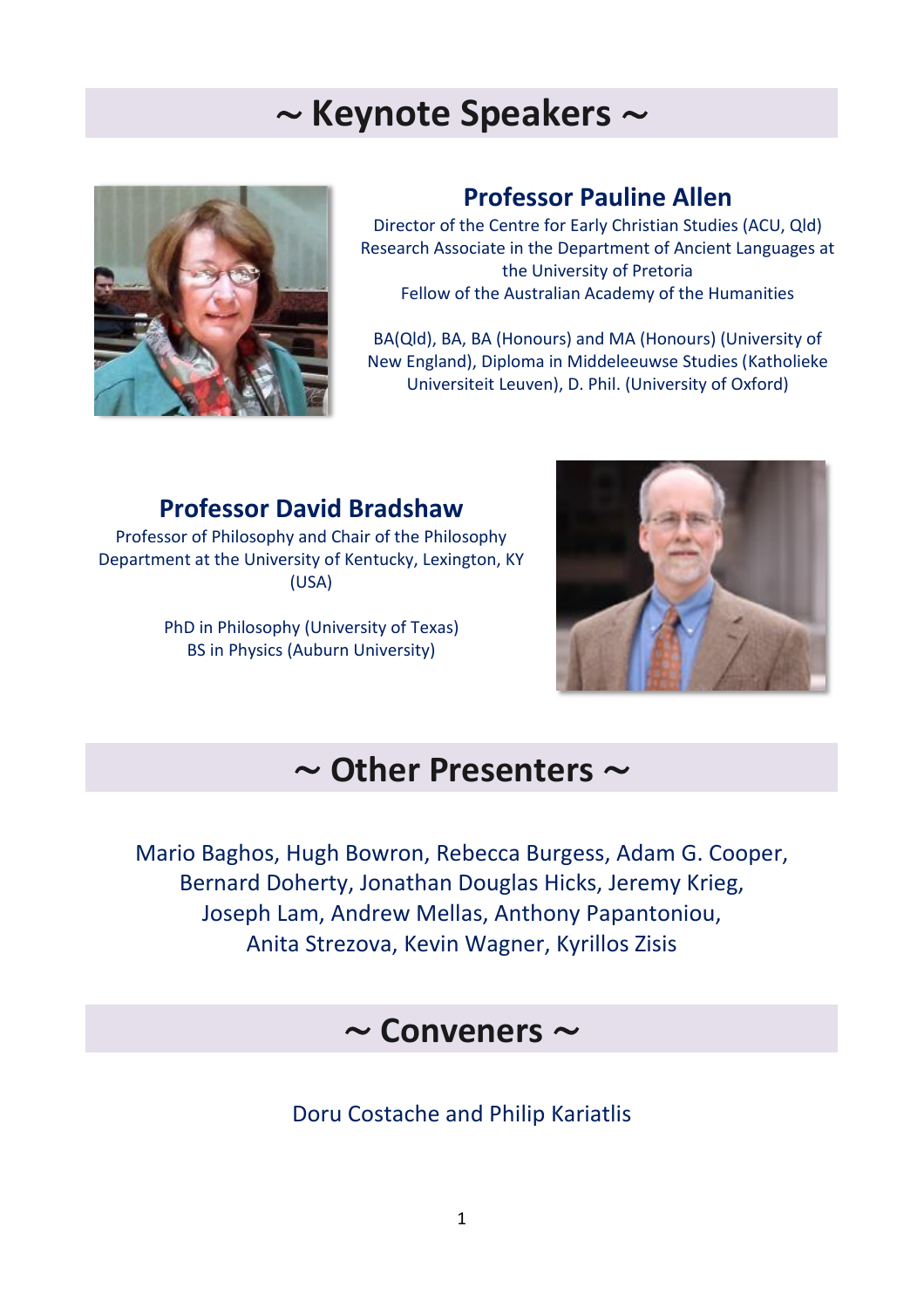## **PRESENTERS AND ABSTRACTS**

## **[Pauline](http://acwr.edu.au/fellows/research-fellows/glen-obrien) Allen, FAHA**

### **St Cyril, Bishop of Alexandria: Exegete, Politician, or Pastor?**

#### **Abstract**

My starting-point for this presentation is provided by the observations of two eminent scholars.

'For one who reveals his commitment to the pastoral care of his flock in such voluminous commentary on Scripture, the bishop rarely gives himself to direct exhortation in applying the text to their lives' (the late Robert Charles Hill in his translation of Cyril's *Commentary on the Twelve Prophets*, Fathers of the Church 115 [Washington DC: Catholic University of America Press 2007] 8).

'Cyril's role as an episcopal administrator, positively considered, can be seen to be a very neglected area of studies' (John A. McGuckin, 'Cyril of Alexandria. Bishop and Pastor', in Thomas G. Weinandy and Daniel A. Keating, *The Theology of St Cyril of Alexandria. A Critical Appreciation* [London and New York: T&T Clark 2003] 205-236).

Thus the questions to be asked are whether Cyril was not interested primarily in pastoral aspects of his episcopal role, whether the evidence of his pastoral involvement is simply too difficult to discern or assemble from his numerous exegetical and polemical works, or whether finally his role as a pastor has been neglected by scholars—in favour, for example, of his political activities. On the basis of a recent study which draws on modern theories of pastoral care to outline the profile of the pastoral activities of a late-antique bishop, I propose to assess Cyril as pastor. The salient aspects of this profile are the following: (i) the administration of justice and social welfare; (ii) teaching and preaching; (iii) conversion; (iv) the maintenance of orthodoxy; (v) the ransom of captives; (vi) the provision of spiritual direction or guidance; (vii) ritualised care in the form of liturgical rites; and (viii) a charismatic ministry of prayer. How does St Cyril measure up?

#### **David Bradshaw**

#### **The Philosophical Theology of St Cyril's** *Against Julian*

#### **Abstract**

Although it is primarily a work of apologetics, Cyril's *Against Julian* also includes a great deal of philosophical interest. It includes, for example, discussion of questions such as: Can God deliberate, given that He is unchanging and has perfect foreknowledge? Can He change His mind? Why does He act in ways that He knows will permit creatures to do evil? Does He experience emotions such as anger and jealousy, and, if so, how is this compatible with divine goodness? In this paper I examine Cyril's answer to such questions. Drawing on the approach of John McGuckin, I argue that his answers implicitly lead to a parallel between the divine economy displayed in the Incarnation and that displayed as God acts within time and history more generally.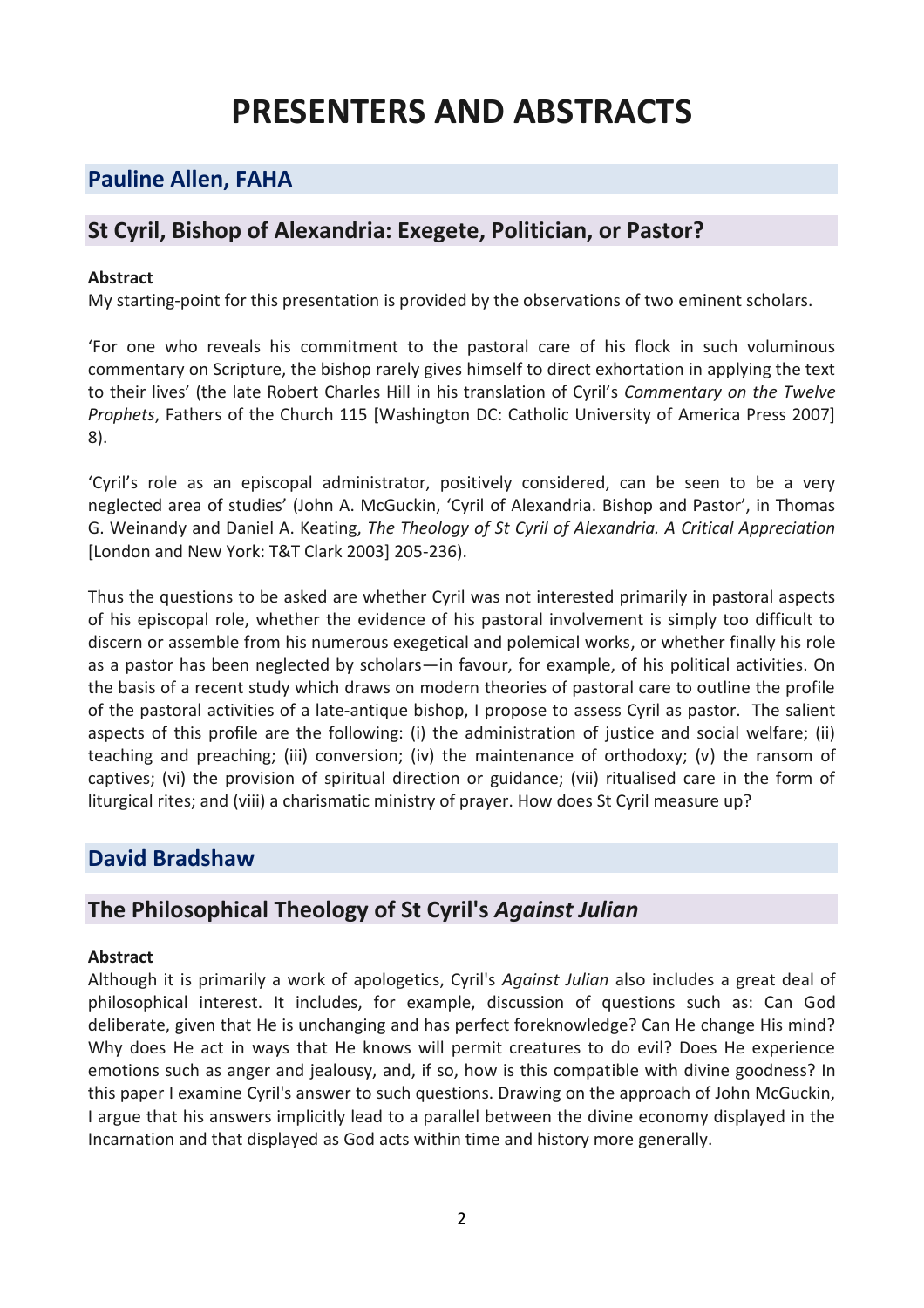#### **Mario Baghos**

*Associate Lecturer in Patristic Studies and Church History, St Andrew's* PhD candidate in Studies in Religion (Sydney), BTh Hons (SCD, 2010), BTh (SCD, 2009)

## **Ecclesial Memory and Secular History in the Conflicting Representations of Cyril of Alexandria – An Apology for the Saint**

#### **Abstract**

Modern historiography is well known for its adverse appraisal of Alexandrine theologians, who are often portrayed in negative terms. This trend is paralleled by a rehabilitation of the heretical opponents of Alexandria. St Cyril's negative portrayal has perhaps been the most problematic insofar as it has impacted upon popular culture, with novels such as *Azazeel* and films such as Agora, both released in 2009, depicting the saint as an unscrupulous despot. This paper will return to the ancient historical sources on St Cyril, as well as his own writings, in order to demonstrate not only that the negative assessments in his immediate context were unfounded, but that these biased depictions inspired most modern secular approaches towards his person, approaches that in turn have impacted so much upon popular culture. The paper will explore the positive appraisals of the saint by early Byzantine historians such as Evagrius Scholasticus, highlighting their connection with the mindset of the Church as manifested in the Orthodox hymnography that developed in later centuries. In venerating the saint, the hymns for his feast day (June 9) have perpetuated his sacred memory; a memory which is not only antithetical to the above secular historiographical and popular representations, but which still remains significant for the ecclesial community.

#### **(Revd) Hugh Bowron**

*Vicar St Peter's Caversham, Diocese of Dunedin, New Zealand* Diploma in Theology (University of Leeds, 1978), MA in History (University of Canterbury, NZ, 1976)

## **Robert Jenson's Radical Cyrillian Christology: How Radical, How Cyrillian, How Orthodox?**

#### **Abstract**

Robert Jenson is a contemporary American Lutheran theologian who is intent on providing a high content eschatology. Associated with this is his high ecclesiology in which he gives a great deal of eschatological weighting to the Church. Jenson's resource base for arriving at this densely textured ecclesiology is old Lutheranism's radical Christology. In particular his attention turned to the little known Johannes Brenz and the Swabians, as his followers came to be called, with their radical Cyrillian Christology. This style of Christology was a house favourite of Lutherans from the time of the Reformation up to the Book of Concord. In it they deployed the notion of "the communication of attributes," in which both divine and human attributes were communicated to the one person, Jesus, who could thereby call upon either as or when required. Jenson uses the Swabians take on this to explain how Christ can be present simultaneously in heaven, throughout the creation, and as Eucharistic presence in the Church. Christ's body "needs no spatial heaven and is not restricted in its presence by created spatial distances" because "he is one way present in his Word, he is otherwise present at all points in created space, he is otherwise present in the hearts of believers." (*ST* 1: p 204) This paper considers whether Cyril would recognise the Christology that bears his name in this instance, whether the Swabians and Jenson have gone too far in the way they use the communication of attributes, and whether Jenson's Christology is authentic and in tune with the boundary markers of orthodox belief as proposed by the Councils of Nicaea, Constantinople, Ephesus and Chalcedon.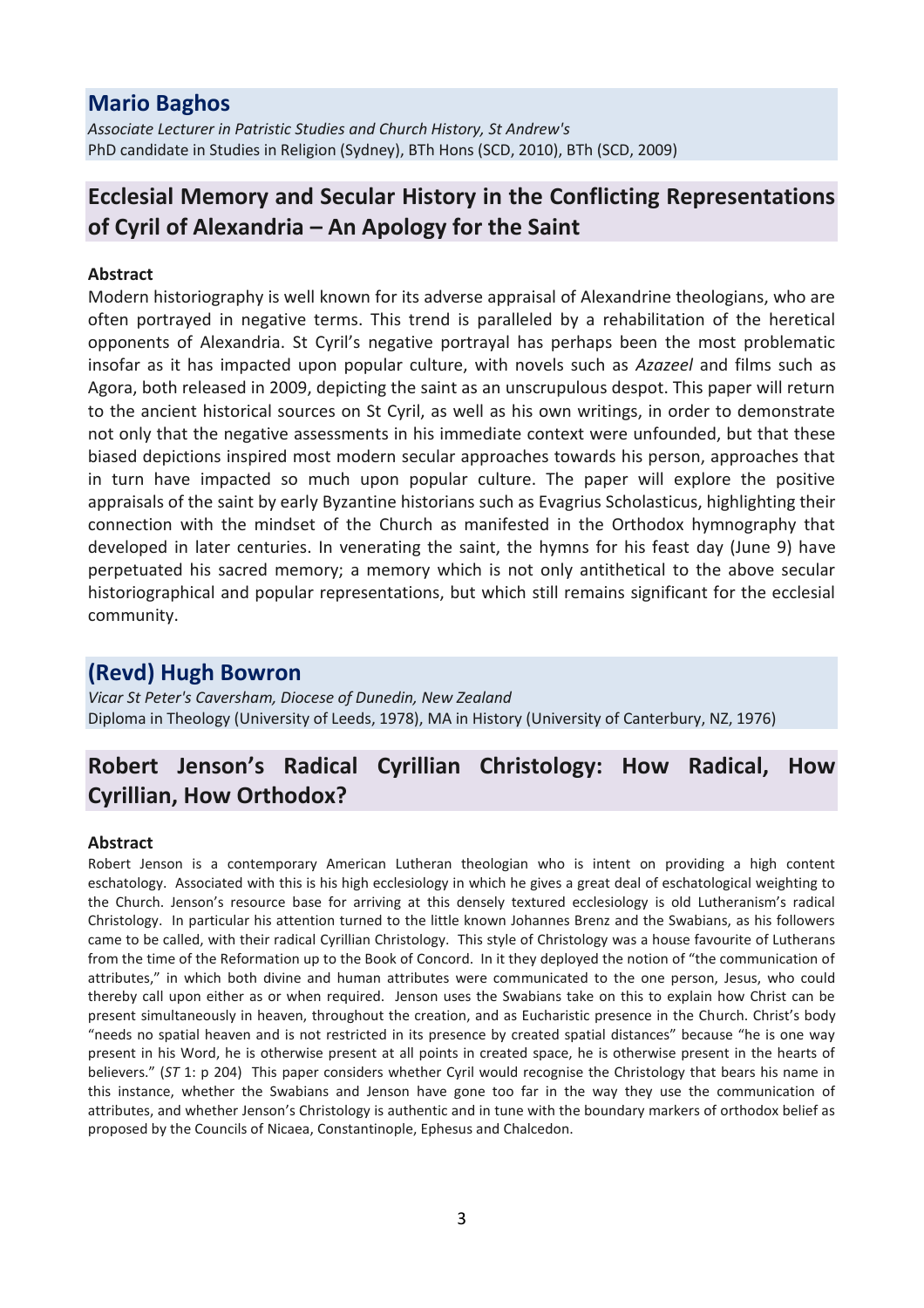#### **Rebecca Burgess**

*Lecturer in Biblical Greek and Hebrew at Bishopdale Theological College, New Zealand* PhD Candidate at Otago University, B.Div. (Laidlaw College, 1995), BA (Canterbury University, 1991)

## **Trinitarian Hermeneutics in Hilary of Poitiers' Commentary on the Psalms**

#### **Abstract**

Hilary of Poitiers shares an interest with the Cappadocian and Alexandrine Fathers in his focus on the Psalms and the doctrine of the Trinity. His chief works, *De Trinitate* and *Tractatus Super Psalmos*, show striking theological similarities to the approaches of these Eastern Fathers. His clearly expressed lens for interpretation is that the Psalms – and indeed the whole of the Old Testament – witness to Christ. This paper will explore the impact of his Trinitarian theology (Hilary is known as the Athanasius of the West for his public campaign against Arianism) on his exegesis of the Psalms in the hope of encouraging the Church today to appreciate more fully the witness of the Old Testament to the revelation of God in Christ, through the Holy Spirit.

#### **Adam G. Cooper**

*Senior Lecturer, John Paul II Institute for Marriage and Family, Melbourne (VIC)* STD (Lateran), STL (Lateran, 2009), PhD (Durham, 2002), Grad Dip Pastoral Ministry (Luther Seminary, Adelaide, 1998), BTh (Luther Seminary, Adelaide, 1997)

## **Christology in the Concrete: Cyril of Alexandria's Answer to the Problem of Theological Abstraction**

#### **Abstract**

Contemporary theology is plagued with abstraction. Part of the problem stems from a failure to identify Christ's actual personhood with clarity and to specify the nature of his saving work. A main strand in western Christological tradition however has always sought to distinguish between theology done *in abstracto* and *in concreto*. This tradition finds its roots in Cyril of Alexandria's insistence on the priority of the concrete and paradoxical in Christology over a (Nestorian) concern for the theoretical and abstract. This characteristically Cyrillian emphasis has key implications for a number of pressing theological problems today, including sacramental theology, the question of the relationship between nature and grace, and an apparently all-pervasive evanescence in preaching.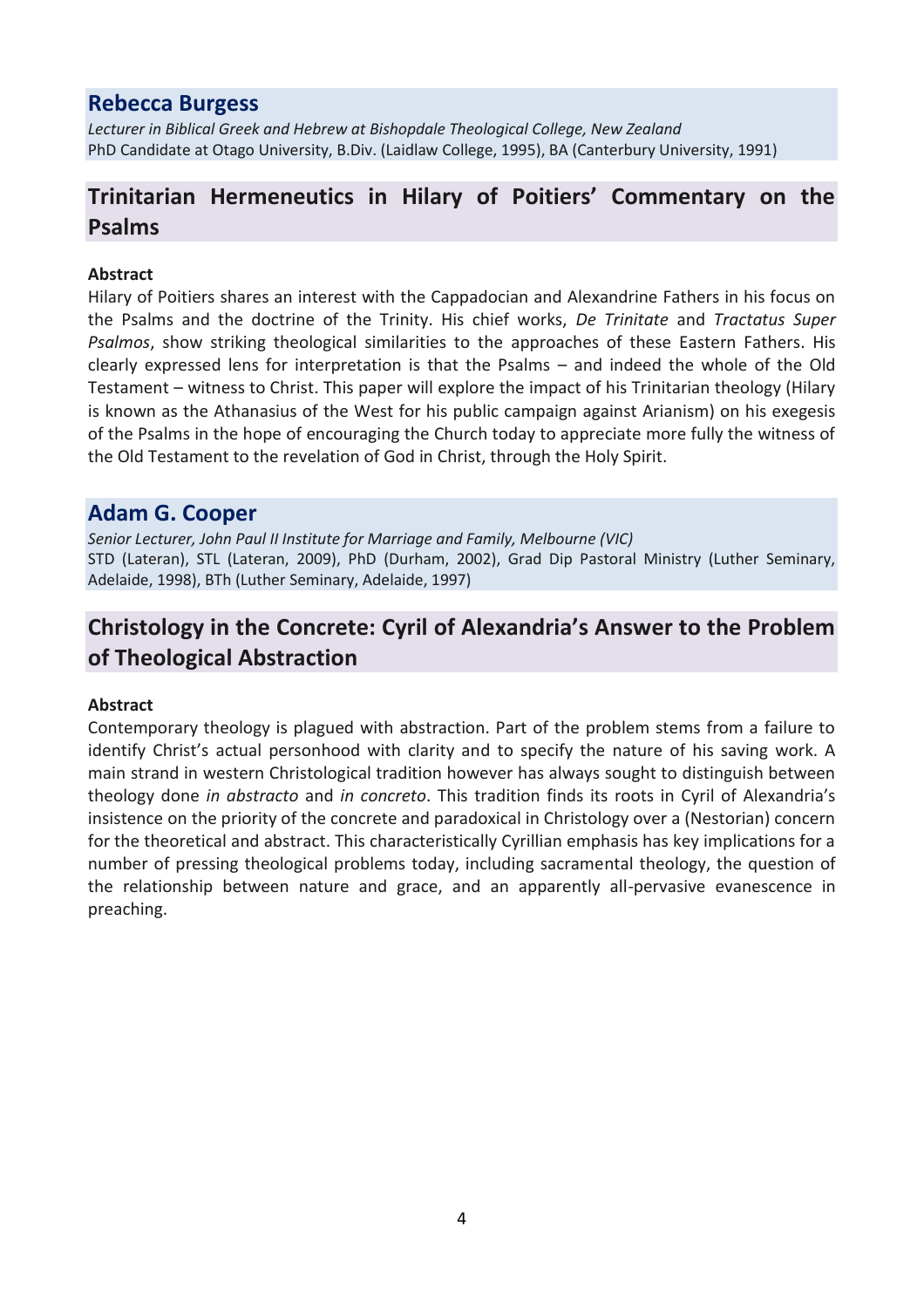## **(Protopresbyter) Doru Costache**

*Senior Lecturer in Theology (Patristic Studies), St Andrew's* ThD (Bucharest, 2000), BTh (Bucharest, 1993)

## **Adam as a Hesychast in Saints Athanasius the Great, Cyril of Alexandria, Gregory Palamas and Silouan the Athonite**

#### **Abstract**

The paper considers a reference of St Gregory Palamas to St Cyril's representation of Adam as a hesychast saint, aiming to explore a particular understanding of the paradisal experience. It contends that there is a perfect agreement between the two Fathers, for whom Adam was a saint and the paradise a metaphor for holiness. The investigation is complemented by tracing back to St Athanasius and the *Apophthegmata Patrum* the literary sources of the Cyrillian perception, and by considering the reiteration of this perception in the thought of a modern hesychast, St Silouan the Athonite. It is proposed that since the Fathers shared the same understanding of Adam, they should have had similar experiences and not just common literary sources; one's perspective is framed by one's inner predisposition. Thus, the purpose of this analysis is double; it brings to the fore the understanding of Adam as a hesychast, and says something about the Fathers under consideration. It is hoped that this exploration will open new avenues for the understanding of both St Cyril's personality and the reception of the paradisal experience within tradition.

#### **Bernard (Patrikios) Doherty**

PhD (Macquarie, 2012), MA (Macquarie, 2007), BA (Macquarie, 2006)

## **Cyril and Hypatia: The Social Construction and Maintenance of an Anti-Christian Myth**

#### **Abstract**

The 2009 film *Agora* drew widespread acclaim amongst critics whilst at the same time shocking some Christian audiences from many traditions for its less than flattering depiction of the Christians of early fifth century Alexandria and notably for its depiction of the much celebrated theologian and bishop Saint Cyril. Far from being a new development the use of the tragic and violent death of the female philosopher Hypatia as a trope for which to attack aspects of Christian teaching and impugn the reputation of Saint Cyril has a long and surprising pedigree. Using a insights drawn from contemporary social constructionist theory this paper traces some of the ways in which Saint Cyril's alleged involvement in the death of Hypatia has been rhetorically appropriated by a number of agenda-setting writers since the eighteenth century to buttress their attacks on Roman Catholicism, Christian attitudes to science, Christian attitudes toward women, and contemporary historiographical trends which invert the received historical traditions of Christian origins. The paper will conclude by suggesting that while many would view the cinematic depiction of Cyril's role in Hypatia's death in *Agora* as a piece of harmless historical drama, in fact, the film is instead a cynical appropriation of a genuinely tragic historical episode in the interests of contemporary anti-religious ideology. In this process the historical person of Saint Cyril has become collateral damage with little or no regard for the historiographical problems or his importance for contemporary Christians.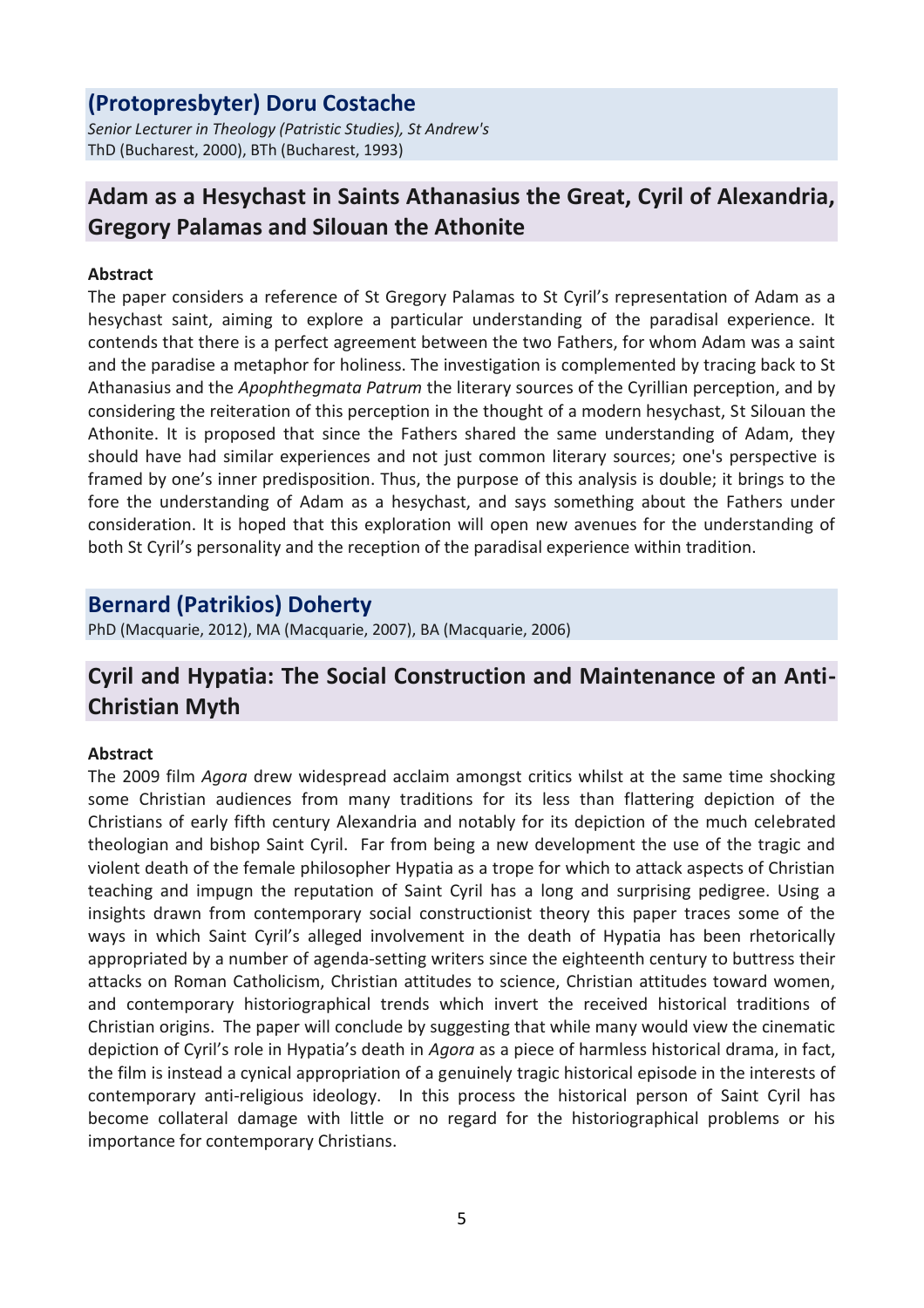## **(Revd) Jonathan Douglas Hicks**

PhD candidate in Theology (University of Otago), MDiv (Beeson Divinity School, Samford University, 2011), BA (Wheaton College, IL, 2005)

## **St Cyril on the Role of Christ's Humanity in the Age to Come**

#### **Abstract**

The Church would consistently reject Marcellus of Ancyra's suggestion (based on his reading of 1 Corinthians 15:24-8) that the kingdom of the Son would come to an end; this would entail an unwarranted denial of the Son's eternal co-activity with the Father and the Spirit. Although later theologians like Didymus the Blind safeguarded the eternal co-activity of the Son by insisting on the Son's eternal kingdom, they sometimes failed to secure the significance of the humanity assumed by the Son as an eternally-significant reality with implications for the Son's rule in the coming age. This paper examines the form of St Cyril's response to the question in the context of his mixed Alexandrian heritage. Does the saint assign a particular role or function to Christ's humanity in the age to come? That is, does St Cyril safeguard the eternal humanity of the Son by ascribing to it a positive function in the eschaton? I am particularly interested in exploring the metaphorical language of St Cyril in connection with this doctrine. Does he employ the language of Christ's role as priest, teacher, lawgiver, king, etc. in an eschatological sense? And what effect does this have on his reading of Scripture? I will focus on Cyril's exegetical material.

#### **Philip Kariatlis**

*Senior Lecturer in Theology (Systematic), St Andrew's* ThD (SCD, 2010), MTh (SCD, 2001), BA (Sydney, 2000), BTh (SCD, 1995)

## **Towards a Comprehensive Soteriology for Today: Implications of the Life, Death, and Resurrection of Christ in St Athanasius'** *De Incarnatione*

#### **Abstract**

This paper builds upon my previous work in the area of Athanasian soteriology which brought to light the need to discern the inner coherency of the entire salvific economy of Christ. Unlike modern soteriologies which have tended to isolate different moments of Christ's earthly ministry for their understanding of salvation, St Athanasius presented a more comprehensive vision which included the entire life of Christ. In continuing this area of exploration, this paper will analyse in detail the salvific implications of the different 'moments' of Christ's earthly life – namely, his incarnation, death and resurrection respectively – with the aim of identifying the significance of each towards the whole. Against this background, the goal is to contribute a holistic soteriology, based on the Athanasian treatise *De Incarnatione*, which emphasises the salvific value of the different events of Christ's activity, namely, their distinction-in-unity. The hope is that this comprehensive approach will regain its central place in contemporary systematic theology.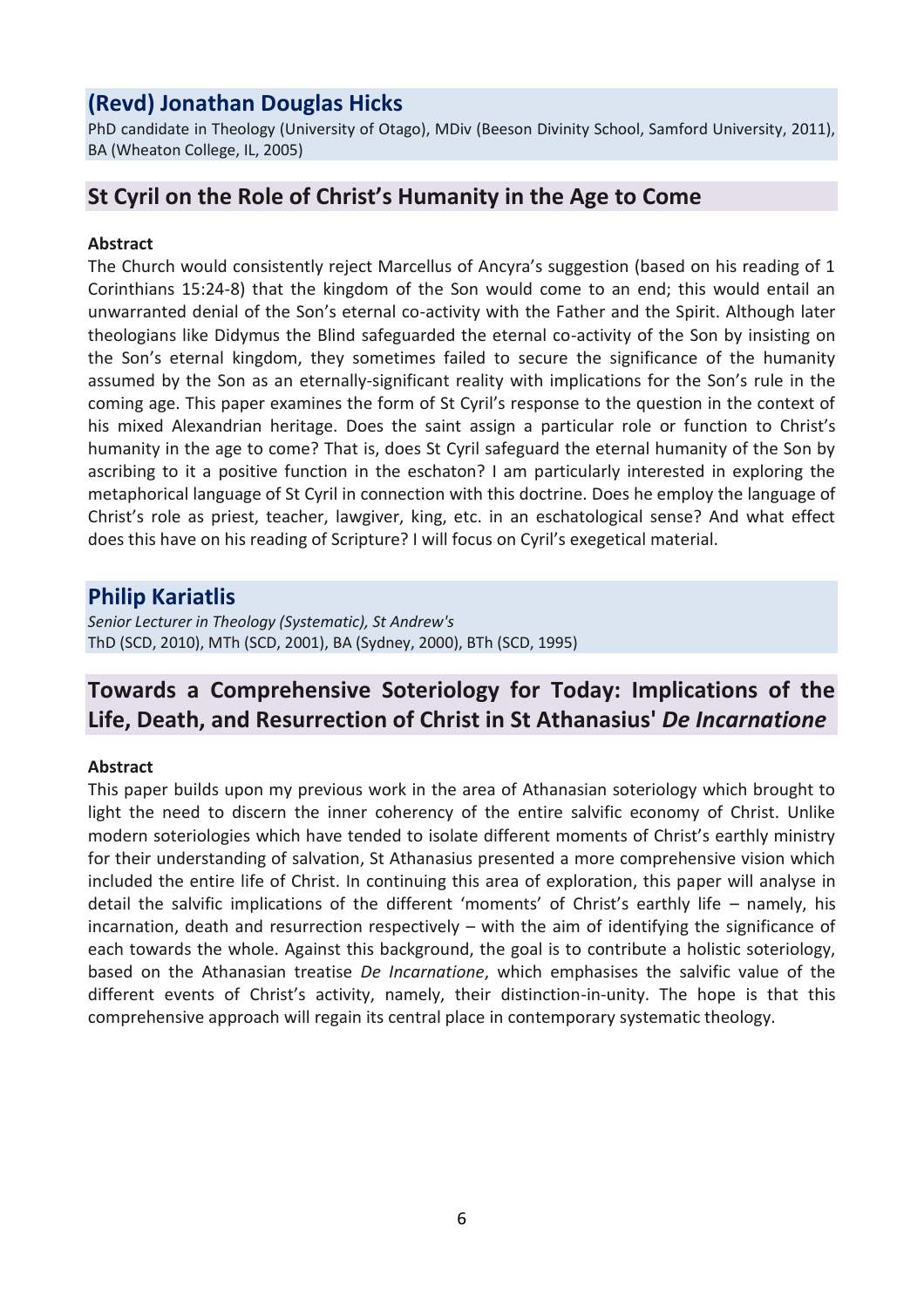## **(Revd) Jeremy Krieg**

*Assistant Priest, Greek Orthodox Archdiocese of Australia, Holy Monastery of St Nectarios, SA* BTh candidate (SCD), BSc (UA, 2002), BE Hons Elec (UA, 1998)

## **Appropriating St Gregory the Dialogist: An Orthodox Perspective**

#### **Abstract**

Scholars of East and West have differing appreciations for the legacy of St Gregory the Dialogist, (or the Great), considered a Holy Father by the Roman Catholic and the Orthodox Churches. For instance, a common view among Western scholars, such as R. A. Markus, is that St Gregory's thought and sources were primarily (if not entirely) Western. In turn, whilst revered in the East as composer of a Lenten liturgy, strangely St Gregory is deprived of a full liturgical celebration; furthermore, contemporary Orthodox scholars do not show much interest in his thought, which may suggest a subconscious idea that as a Latin Father he is not 'entirely relevant.' Against such perceptions, the intention of this paper is to continue the recent work of George Demacopoulos, one among the very few modern Orthodox scholars interested in St Gregory. More precisely, it will explore some of his more prominent works (in particular the *Book of Pastoral Rule* and the *Dialogues*), in search of the points of commonality and direct influence between Eastern sources and Gregorian thought. In so doing, my purpose is to highlight the significance of St Gregory as a Father of the crossroads, whose legacy is far richer and significant than usually acknowledged.

#### **(Revd) Joseph Lam**

*Senior Lecturer in Systematic Theology, ACU Strathfield NSW* PhD (Louvain, 2004)

## **Revelation in Cyril of Alexandria and Augustine of Hippo**

#### **Abstract**

Since the emergence of the Enlightenment, Revelation has become one of the most controversial aspects of theology. The main debate between the Lutheran-Protestant Church and the Catholic Church was focused on this principal question: Is Revelation informative or performative? Is Revelation about a set of propositional truths? Or does it rather designate the divine action performed in the hearts of the faithful? The early Church's theology does not make this distinction. Revelation is seen as a divine act of God's self-communication, aiming to redeem sinners. The Logos spermatikos is always the Word incarnated. This is the uniting view between the Eastern and Western Churches. This paper will examine the theology of revelation in the writings of Cyril of Alexandria and Augustine of Hippo.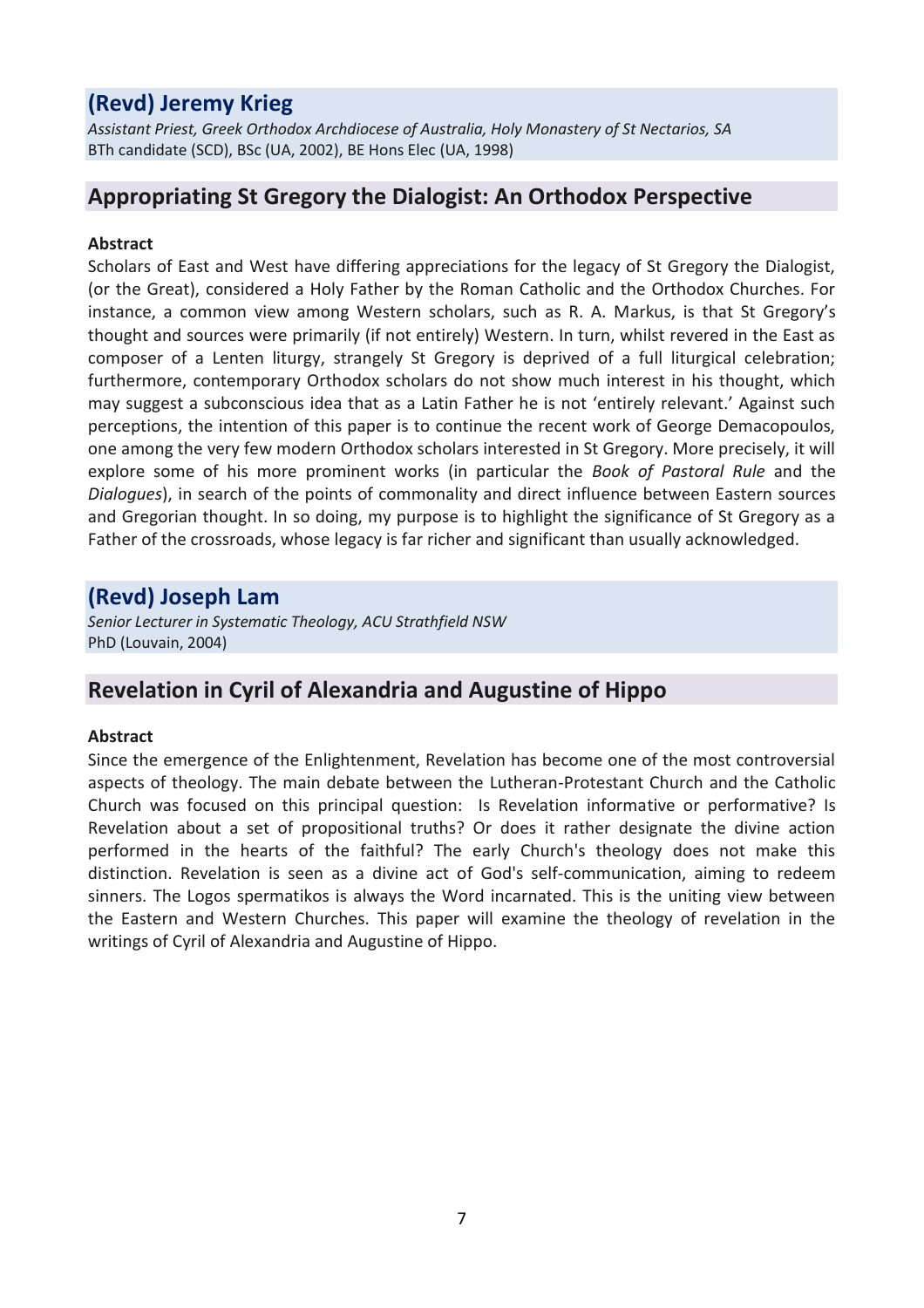### **Andrew Mellas**

PhD candidate in Modern Greek Studies (Sydney), LLB Hons (Sydney, 2003), BA (Hons) (Sydney, 2001)

## **"The Passions of His Flesh": St Cyril of Alexandria and the Emotions of the Logos**

#### **Abstract**

Although Christianity inherited the Stoic ideal of *apatheia* (freedom from emotions) as well as the Aristotelian idea of *metriopatheia* (moderation of emotions), it did not advocate the eradication of feeling. Nonetheless, it was controversial to hold that emotions are an inherent part of human nature. Even the Logos, who became human through the Incarnation, according to some Church Fathers only experienced *adiableta pathe* (blameless emotions), such as grief, joy and fear. However, others would contend that while the divinity was impassible, Christ's humanity was exposed to  $-$  but not ruled by  $-$  all forms of passion. Navigating the presupposition of divine impassibility, Nestorius' charge of *theopatheia* and the anthropomorphism inherent in ascribing emotions to God, St Cyril of Alexandria retorted with the paradoxical proclamation that Christ suffered impassibly (*apathos epathen*). Yet he also stressed that Christ suffered in the flesh (*sarke peponthen*) for our salvation. Likewise, the question of the Logos' emotions was essentially a soteriological one. Drawing on recent studies in the history of emotions, this paper revisits Cyril's position on the matter in his commentary on the gospel according to St John – the Evangelist who most profoundly narrated Christ's feelings. In reconsidering the Cyrillian and broader Byzantine understanding of emotions, this paper also explores whether an alliance between theology and emotionology can shed new light on the mystery of the person of Christ.

#### **Anthony Papantoniou**

*Associate Lecturer in Theology (Patristic Studies), St Andrew's* PhD candidate in Studies in Religion (Sydney), MTh Hons (SCD 2008), MTh (SCD 2002), BTh (SCD 2001)

#### **The Theandric Mystery of Christ in St Cyril of Alexandria**

#### **Abstract**

This paper will argue that St Cyril's Christological thought was framed within the principle of theandricity and furthermore, contributed in giving more concise articulation of the "theandric" reality of Christ. The paper will explore two fundamental concepts, namely, the hypostatic union and the "mia physis" formula as developed by St Cyril, which dynamically gave expression to Christ's theandric reality. Furthermore, these two concepts will be posited within the framework of the "mode of the incarnation" and the "mode of Christ's existence," given that the hypostatic union expresses the reality of the incarnation and how the incarnation actually took place, that is, "according to hypostasis." In light of this understanding, the hypostatic union establishes a new mode of existence for Christ, which is fundamentally divine-human. St Cyril, however, emphasises the "mia physis" formula in order to point out that although Christ exists in a divine-human way, his person is one reality. This paper will highlight the significance of St Cyril's Christological thought as giving concise expression and shape to the formulation of "theandric" mystery of Christ - an aspect not fully addressed by contemporary scholars.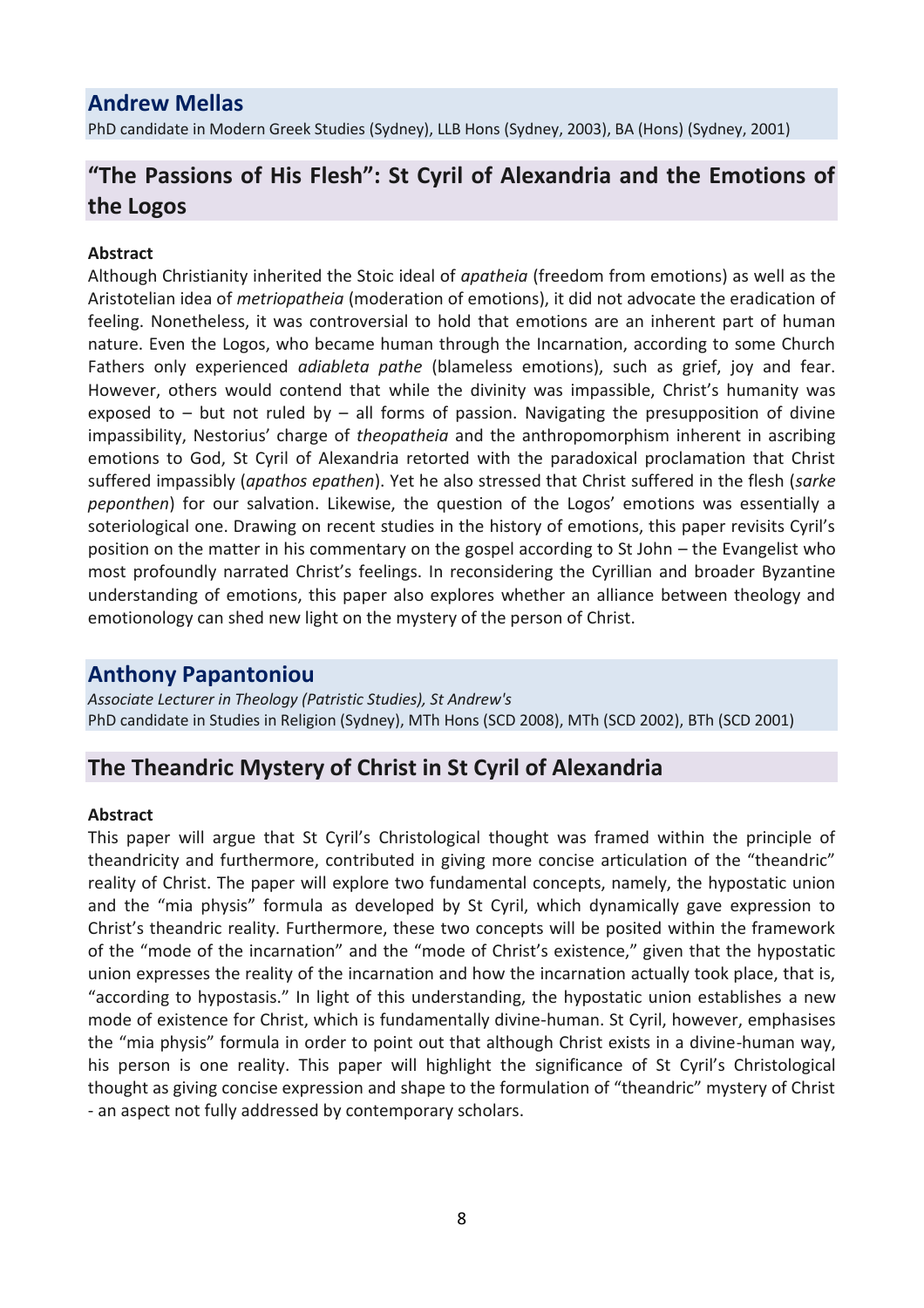#### **Anita Strezova**

*Independent Researcher affiliated with ANU, Canberra (2013); Research Consultant, Macquarie University, Sydney; Practicing iconographer* PhD (ANU 2013), MA Hons (Macquarie 2004), BTh I Hons (Skopje 1996)

## **The Doctrines of Apophaticism and Deification in the Early Christian Tradition**

#### **Abstract**

The aim of this paper is to analyse certain aspects of the Christian tradition, namely, the doctrines of apophasis (also known as *negative theology*) and *theosis* (deification). These are surveyed together because they often complement one another in Christian thought. Although the later Byzantine fathers, of the *hesychast* tradition, solved the theological questions of apophaticism and deification, the problematic was already articulated in early Christianity through conceptualising the vision of God. The contention of this paper is that the Alexandrine and Antiochene traditions developed two different understandings of the vision of God. In short, whereas for the Alexandrians the vision and knowledge of God stressed the ascent of the human being to union with divine nature, the Antiochenes were more interested in the divine condescension, which adapts the manifestation of God to the faculties of created beings. After exploring some of the general characteristics of the Alexandrian and Antiochene thought, this paper will address the particularities of the two interpretive strands.

#### **Kevin Wagner**

PhD candidate in Patristics (John Paul II Institute, Melbourne), MDiv (SCD), MA (Sydney), BTeach (Western Sydney), BSc (Sydney)

## **Theophilus of Alexandria and the Episcopal Ordination of Synesius of Cyrene**

#### **Abstract**

History has not remembered Theophilus, Patriarch of Alexandria, very well. The legacy of his counterpart in Constantinople, John Chrysostom, is generally highly positive, while Theophilus is remembered more for his role in John's downfall than for his work in fighting against the heretical aspects of Origen's theology. Extant works certainly show that Theophilus was fiercely opposed to the Origenism of the Tall Brothers and their fellow monks. These same works also demonstrate that he was a competent and orthodox theologian. In peculiar contrast to the written proof of Theophilus' anti-Origenism, Theophilus ordained Synesius of Cyrene who had openly declared Origenistic views. Norman Russell, in his work *Theophilus of Alexandria*, declares that he was willing to ordain Synesius and appoint him as bishop of the Pentapolis so long as he kept these heretical opinions private. Given the unusual nature of his ordination, Synesius' relationship with Theophilus thus offers a useful perspective on the character, leadership style, and theology of the Patriarch of Alexandria.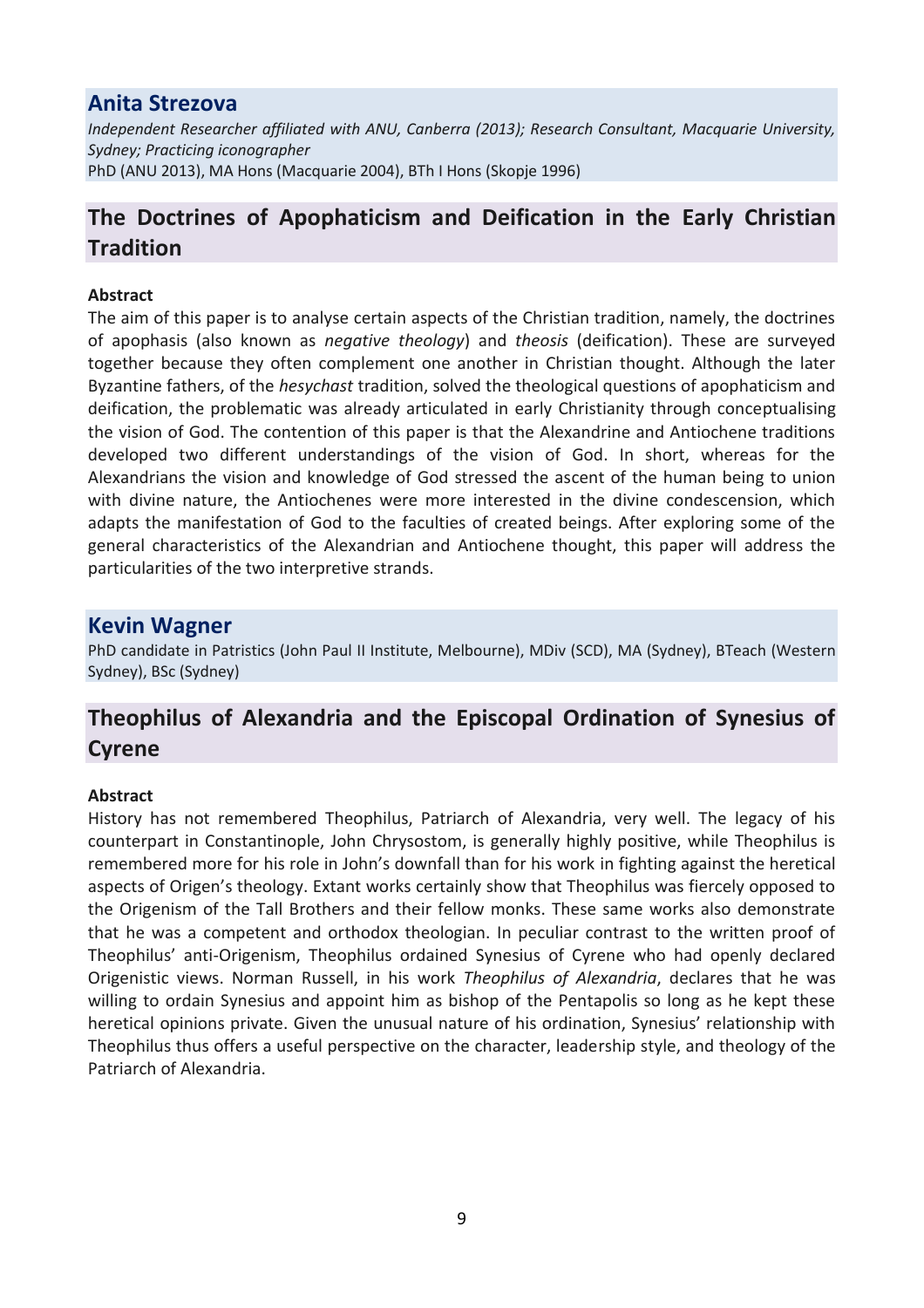## **(Archimandrite) Kyrillos Zisis**

*Parish Priest, Greek Orthodox Archdiocese of Australia, Cathedral of the Annunciation, NSW* BPharm (Monash), BTh, GradDipA (SCD), MTh candidate (SCD)

### **Nature and Grace in St Maximus the Confessor's** *To Thalassius* **59**

#### **Abstract**

This paper endeavours to contribute to the current knowledge of the patristic theme of nature and grace, by examining a relevant text in St Maximus the Confessor's *Questions and Answers to Thalassius*, chapter 59. Yet unavailable to the English-speaking readership, *To Thalassius* 59, as the text will be designated herein, treats the theme of nature and grace within the very interesting discussion of the content of the experience of holiness. This paper will be focused on a few relevant passages within the chapter, which reveal that for St Maximus the theme of nature and grace could not be construed in exclusive terms, either/or, instead requiring a comprehensive approach from the vantage point of the Christological principle of synergy. After a brief introduction to the specifics of *Questions to Thalassius*, the paper examines aspects pertaining to the synergy of nature and grace, and the existential outcomes of cooperation between the Holy Spirit and the saints.

#### **St Andrew's Greek Orthodox Theological College** 242 Cleveland Street REDFERN NSW 2016  $(02)$  9549 3100  $\vdots$  registrar@sagotc.edu.au  $\vdots$  www.sagotc.edu.au



**Academic Symposia** www.sagotc.edu.au/symposia

#### **Greek Orthodox Archdiocese Book Centre**

www.greekorthodoxbookshop.com.au

Free access to the internet is available through the following Wi-Fi access points: SAGOTC SAGOTC\_EXT SAGOTC-5G SAGOTC-5G\_EXT

The password required to connect to any of these wireless networks is **sagotc9871**. Please consult your device's documentation if you are having difficulties establishing your connection.